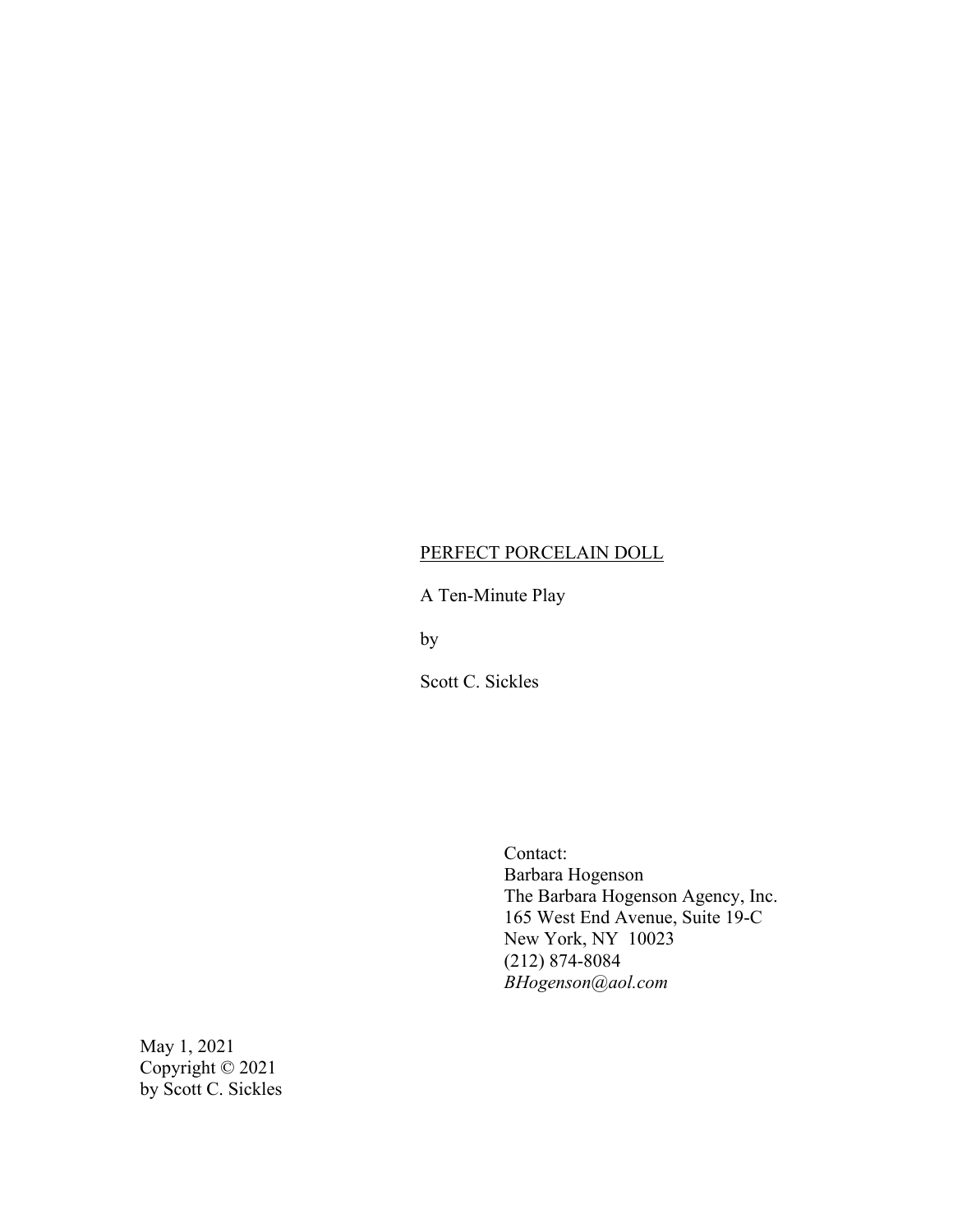| Cast of Characters    |                                                                                                                                        |
|-----------------------|----------------------------------------------------------------------------------------------------------------------------------------|
| <b>GRANDDAUGHTER:</b> | 20s, Korean American female. American accent,<br>possibly a slight Atlanta accent. (This cannot be<br>comical. If it is, don't do it.) |
| HALMEONI:             | late 60s, Korean female with a gentle face and<br>robust personality. Heavy Korean accent.                                             |
| [HAL-ABEOJI           | Non-speaking role. Can be unseen. 70s, Korean<br>male, HALMEONI's widower, asleep.]                                                    |

*In memory of Suncha Kim, murdered on March 16, 2021 in Atlanta.*

*Written for #CodeRed Playwrights*

## **Playwrights Notes**

While this play is in memory of Suncha Kim and contains details gleaned from the news media of her long life and tragic death, it is not meant to accurately represent her life, her family, or her relationships.

As a playwright of Korean heritage, I've used my own experiences as well. The way Halmeoni speaks is similar to the way my mother spoke. It is not intended as a caricature or stereotype of the way Koreans speak English, nor should it be treated that way. If it requires adjustment, let me know. It's important to get this right.

Dialogue in parentheses is for context only and is not meant to be spoken.

### Scene

What used to be Hal-abeoji and Halmeoni's living room, but is now only Hal-abeoji's.

### Time

Early morning. March 19, 2021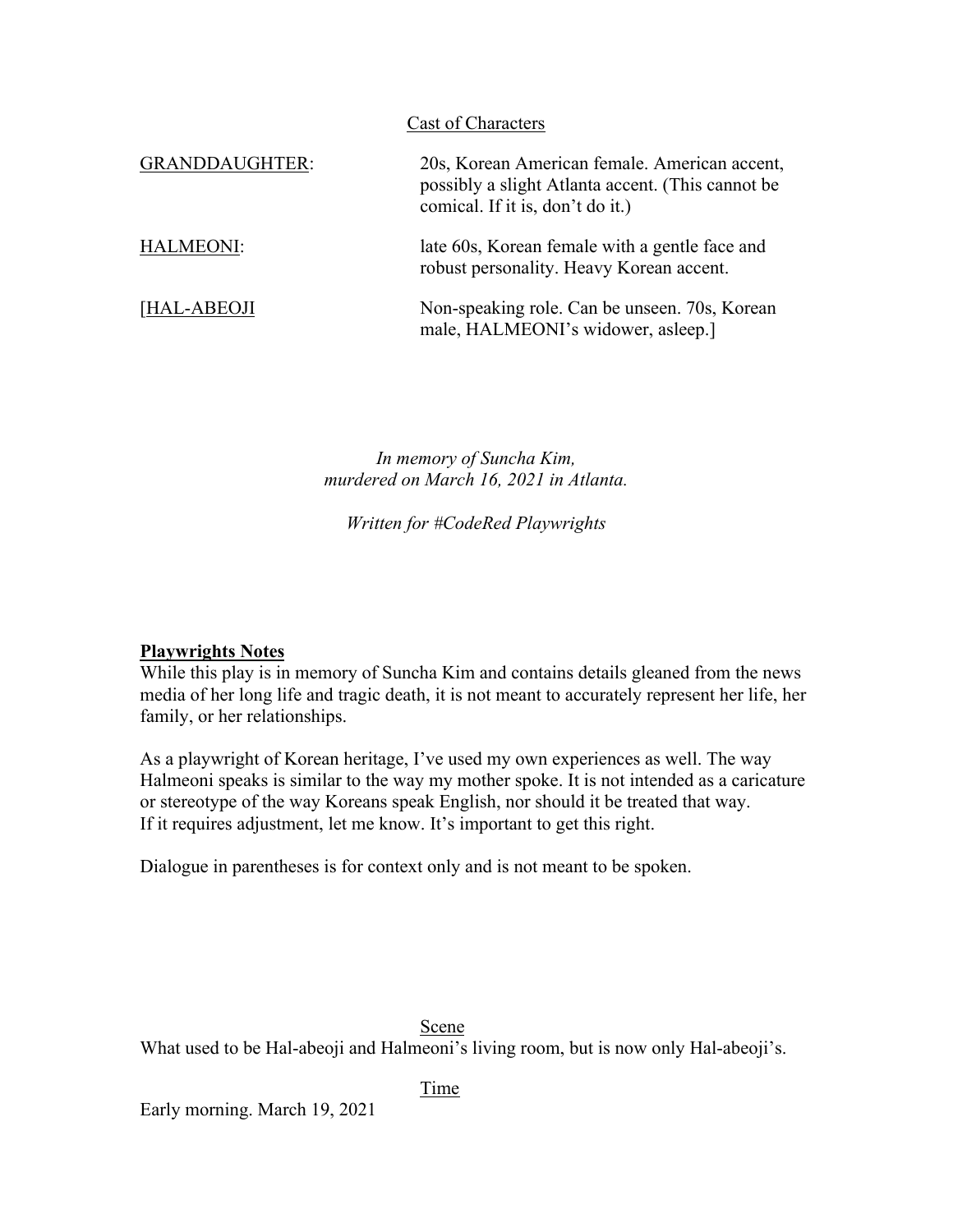SETTING: What used to be Hal-abeoji and Halmeoni's living room, but is now only Hal-abeoji's. March 19, 2021. A sofa faces upstage on which Hal-abeoji has fallen

asleep. There is also a coffee table, under which are two shoe boxes with brand new walking shoes.

There is another seat behind the coffee table facing downstage. There's a pillow on it.

AT RISE: SPOTLIGHT ON HALMEONI (pronounced "halmo-nee") – .a pleasant, sweet-faced Korean woman in her late sixties, plainly but neatly dressed. She stands poised and smiles.

## HALMEONI

Sonnyeo. (sohn-nyah). Halmeoni ya ("It's Grandma."). You are so beautiful. Work hard at school. Work hard, hard, hard at all things. Grandma loves you.

(She freezes a moment. SFX: A BEEP.)

HALMEONI

Sonnyeo. Halmeoni ya.

(As she SPEAKS, LIGHTS SLOWLY RISE ON the living room. Hal-abeoji – a Korean man in his 70s (can be unseen or played by an actor) is asleep on a comfy chair or sofa facing upstage. In the other seat is GRANDDAUGHTER – a Korean American woman in her 20s. She sits looking at sleeping Halabeoji as she listens to her phone on earphones.)

## HALMEONI

(Continuing without interruption.)

You are so beautiful. Work hard at school. Work hard, hard, hard at all things. Grandma loves you.

> (She freezes a moment. SFX: A BEEP. By now, LIGHTS ARE UP FULL (though still low) indicating the glow of early sunrise and one table lamp. GRANDDAUGHTER taps her phone screen a couple times.)

## HALMEONI

Sonnyeo. Halmeoni ya.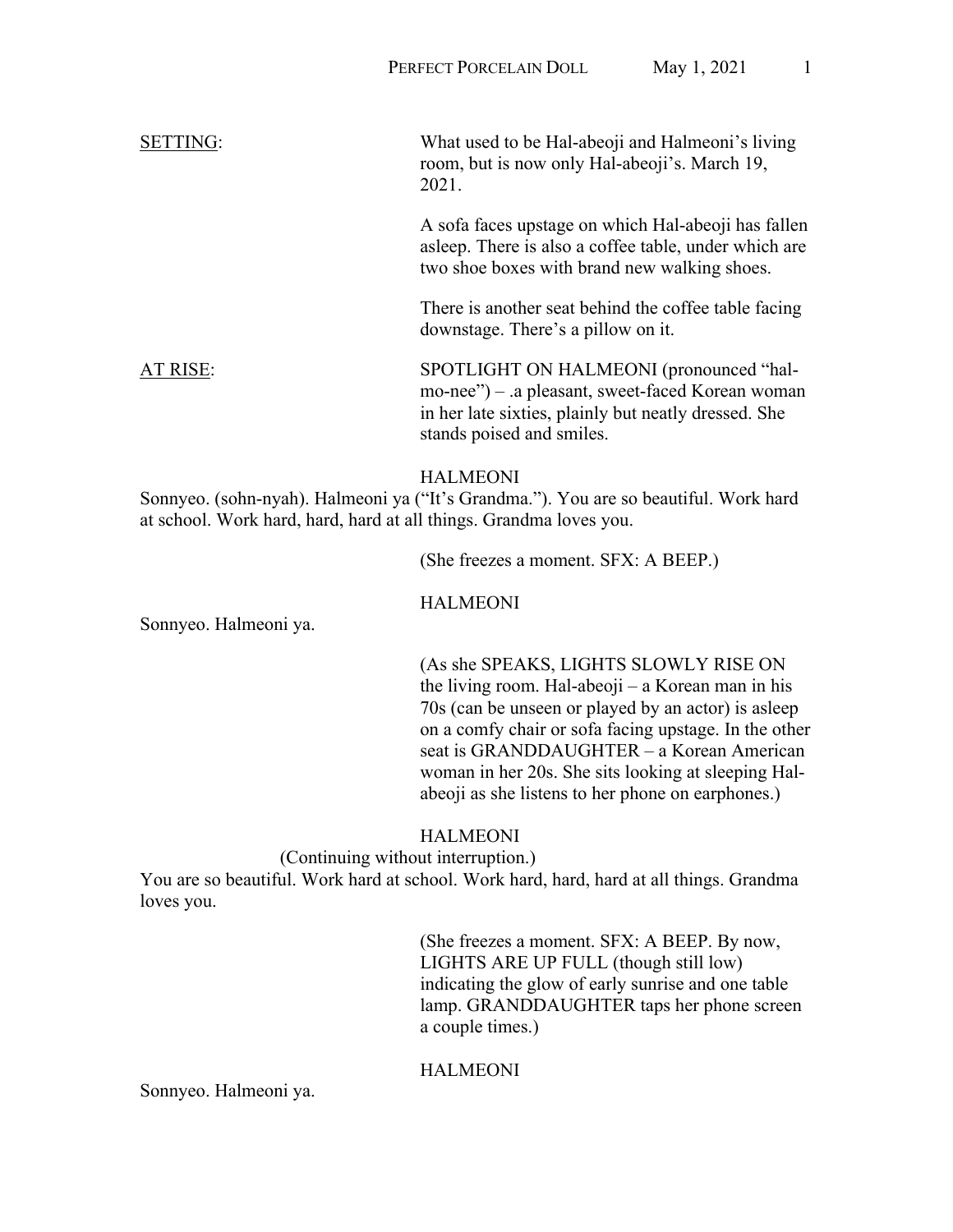#### HALMEONI/GRANDDAUGHTER

You are so beautiful. Work hard at school. Work hard, hard, hard at all things. Grandma—

> (GRANDDAUGHTER taps the phone stopping the replay. The SPOTLIGHT on HALMEONI, which may no longer be visible anyway, goes out and she turns away.)

(GRANDDAUGHTER speaks above a whisper but soft enough not to risk waking her grandfather, never raising her voice even when she's emotional.)

#### GRANDDAUGHTER

I know you meant well, Grandma. But the constant "work hard, hard, hard." I don't think it had the effect you wanted. Of course now... (What I wouldn't give...)

> (GRANDDAUGTHER removes her earphones and puts the phone down on the coffee table, looking over at Hal-abeoji asleep.)

### GRANDDAUGHTER

No one worked as hard as Grandma. Did they, Hal-abeoji? How many jobs? How many at the same time? Forty years at minimum wage. So many parents and grandparents work hard so their kids and grandkids don't have to. But Halmeoni...

### HALMEONI

Grandma work hard to be good example, so you work harder, too.

#### GRANDDAUGHTER

Not that she didn't know how to have fun.

### HALMEONI

Now that Grandma home from work, we go to Zumba!

#### GRANDDAUGHTER

Of course, she wouldn't be too thrilled with you sleeping on the couch. Or me letting you. But I couldn't bear to wake you. Not to another night without her in it.

#### HALMEONI

What if company come? They can tell you sleep on sofa!

#### GRANDDAUGHTER

She also wouldn't want us to be angry right now.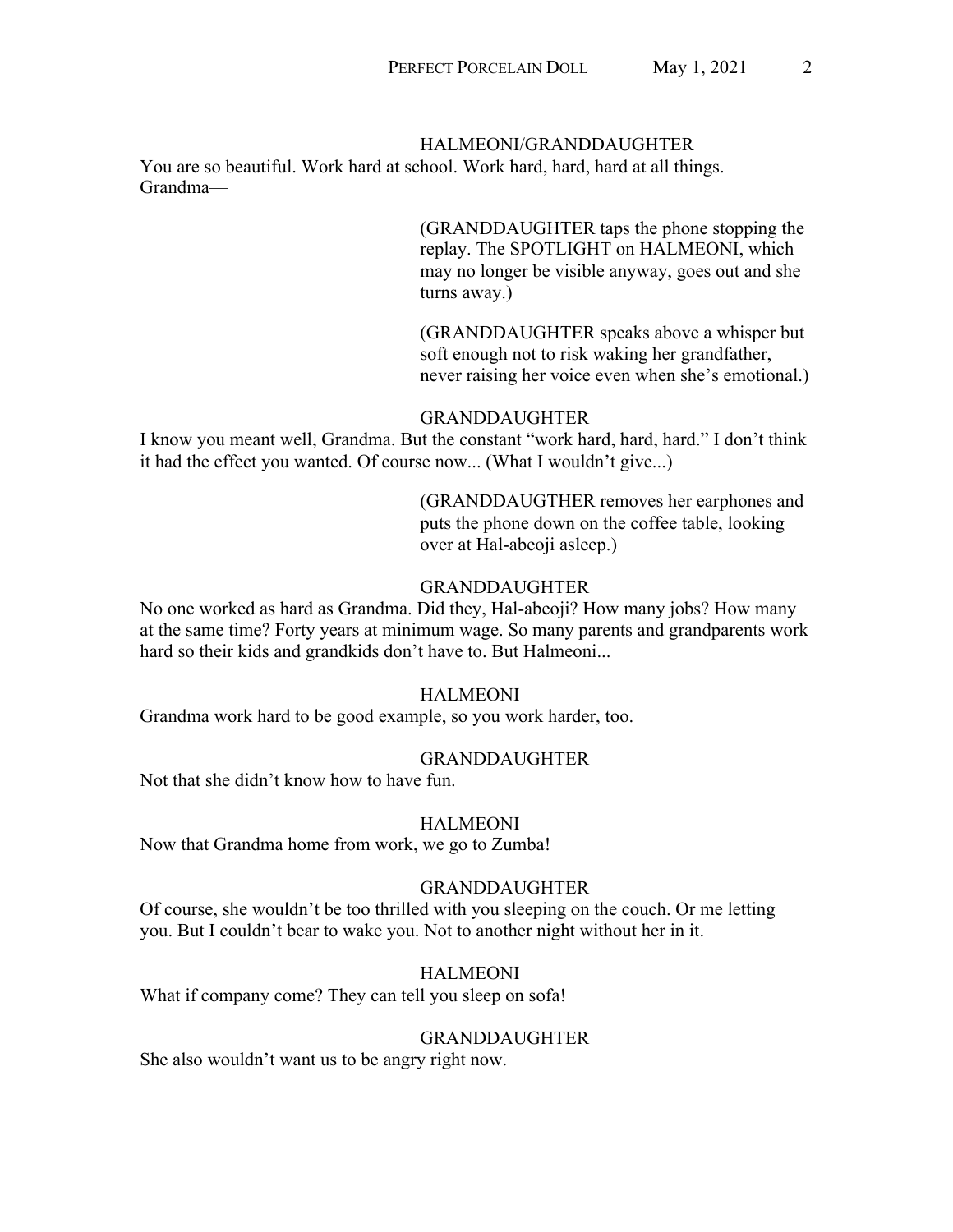### HALMEONI

Lord Jesus say to forgive. You must forgive.

## GRANDDAUGHTER

But I don't want to forgive. I want to punish. I want to hate. I want to scream.

## HALMEONI

Sonnyeo. What happens in family is nobody's business but family. We leave the house, we smile. You want to cry? You want to scream? Do it inside house. But only if you have to. Better not to cry and scream at all.

## GRANDDAUGHTER

Because I'm Korean, I don't cry. Because I'm Korean, I don't scream.

HALMEONI Instead, come with me. Take walk with Grandma. You feel better.

## GRANDDAUGHTER

But I'm also an American. And Americans... We scream.

## HALMEONI

Look what Grandma get for us.

## GRANDDAUGHTER

Today is going to be three days.

## HALMEONI

Grandma get sneaker!

(During the following HALMEONI takes out the sneakers and sets them on the coffee table.)

GRANDDAUGHTER Three days and the police still haven't identified you.

HALMEONI

One pair for Halmeoni.

GRANDDAUGHTER

How is that even possible?

HALMEONI

One pair for you.

## GRANDDAUGHTER

I can identify you.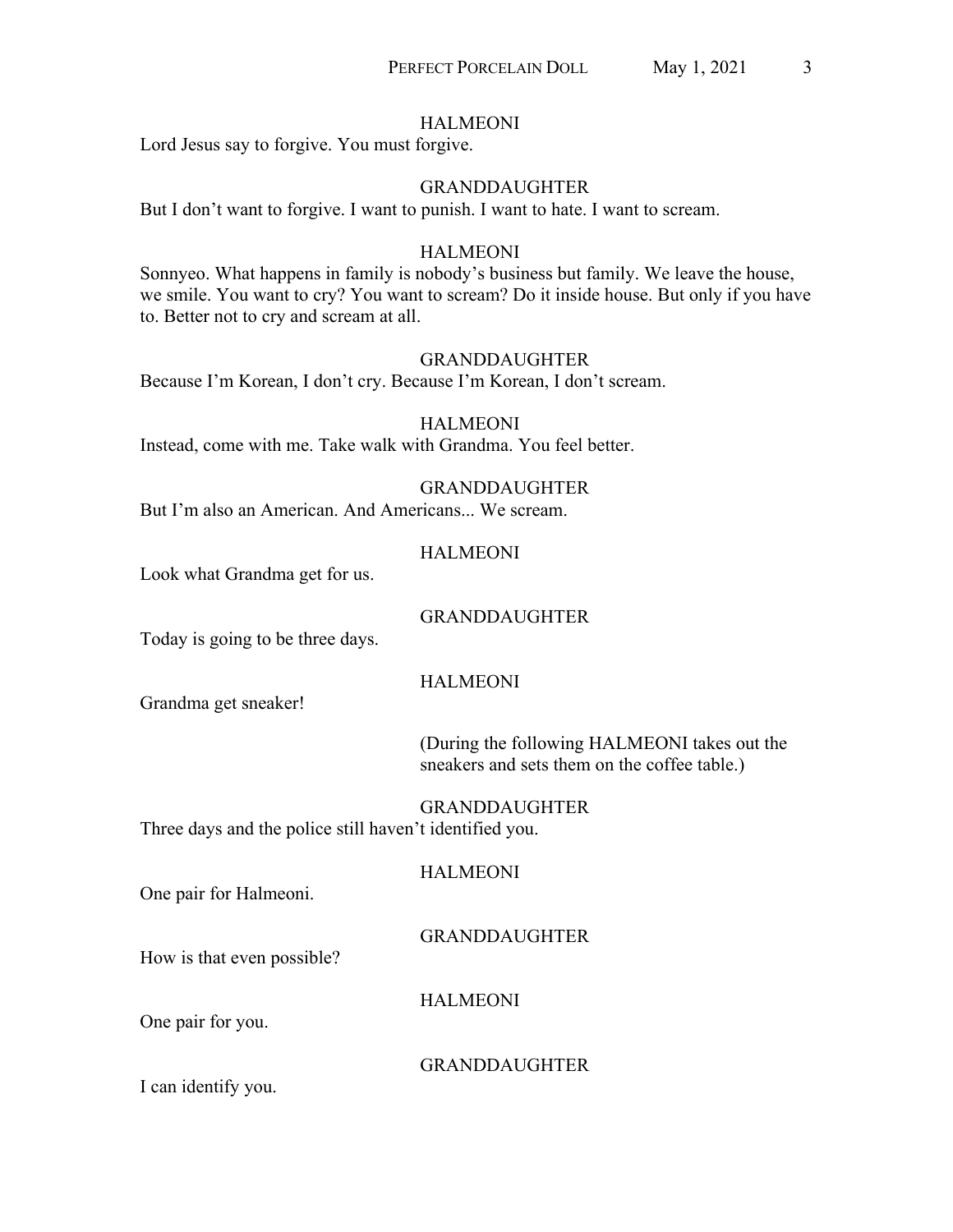### HALMEONI

I text you picture!

# (HALMEONI uses GRANDDAUGHTER's phone to take a photo of the shoes and send it. When she's done, she puts hers on.)

#### GRANDDAUGHTER

I can stand the blood. I can stand the bullet wounds. I am your Sonnyeo. Outside, in the world, I can stand anything.

#### HALMEONI

Then, when we go to Virginia on Easter vacation...

#### GRANDAUGHTER

Can they really not tell you apart? Do we all still look alike? Even when we're dead?

#### HALMEONI

You and Grandma take long, long walk. Very beautiful.

#### GRANDDAUGHTER

And I know you don't want me to cry and scream, Halmeoni. I know you want me to be strong. And I will be, outside. I will be an iceberg outside. I will be a perfect porcelain doll when Grandpa wakes up. When everyone comes over, I will be strong even if they can't be. But right now, I can't stand it. Right now, I need to...

> (GRANDDAUGHTER picks up a pillow and holds it to her face. Her body tenses as though she is screaming into the pillow and we just can't hear her. After a moment, SFX: HER PHONE BUZZES. She freezes and the pillow falls from her hands. There are no tears. She has not cried, She has not screamed. But her face is a mask of anguish. She grabs the phone and the buzzing stops. She breathes and all expression leaves her face. She clears her throat quietly and answers, checking Hal-abeoji is still sleeping soundly as she does.)

### GRANDDAUGTHER

### (Pronounced "yo-bo-SAY-yo")

Yeoboseyo. Hello. (...) This is his granddaughter. I'm his translator so you're authorized to speak to me. (...) Thank you, Detective. I will let him know. While I have you on the phone... Is there anything that can be done about the media coverage. We're very private people. I'm sure the other Korean families have told you the same... (...) Nothing...? (...) Any help would be appreciated. And when can we send the funeral home to...

(Pauses, lost in thought.)